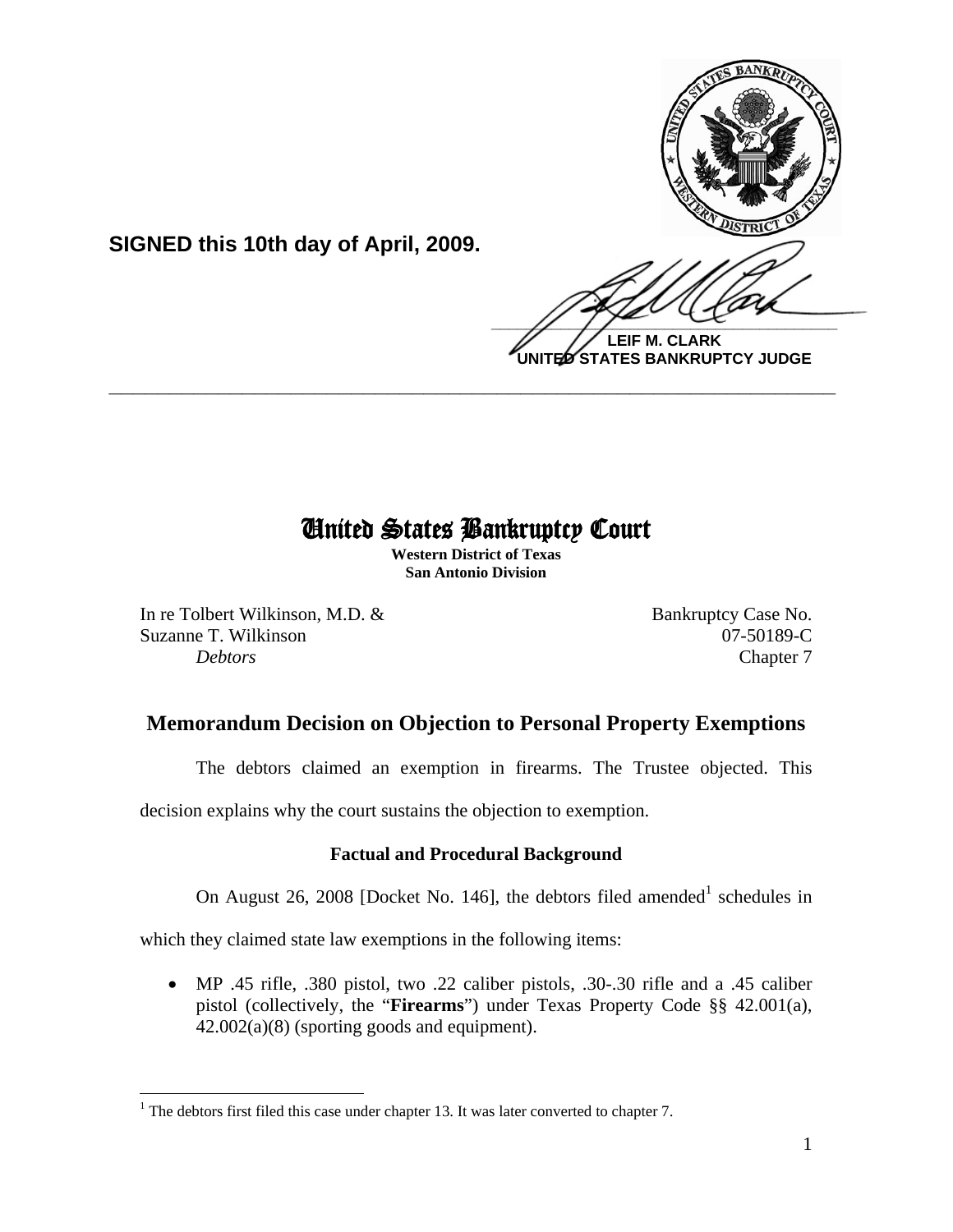• 17 antique handguns and 1 dummy gun (the "**Collection**") under Texas Property Code  $\S$ § 42.001(a), 42.002(a)(1) (home furnishings, including heirlooms).

On November 5, 2008, the chapter 7 trustee (the "**Trustee**") filed an objection to the debtors' claim of exemption<sup>2</sup> to the Firearms and the Collection [Docket No. 184]. The Trustee argues that, pursuant to Texas Property Code § 42.002(7), "[t]he Debtors must select only two firearms eligible for exemption. The remaining four (4) firearms identified under the Firearms category and the eighteen (18) firearms identified as the Collection, must be turned over to the Trustee." *Obj.*, at 2-3 (citing *In re Schwarzbach*, 1989 WL 360742 (Bankr. W.D. Tex. 1989) (Clark, J.). After the Objection was filed, on November 14, 2008, the debtors amended Schedule C [Docket No. 196], so that they now claim as exempt the following firearms: $3$ 

- a Sharps cavalry carbine circa 1863, pursuant to Texas Property Code §§  $42.001(a)$ ,  $42.002(a)(1)$  and  $(7)$ ;
- a Sharps new model rifle, .52 caliber C. 1860, pursuant to Texas Property Code §§ 42.001(a), 42.002(a)(1), (7);
- a Spencer repeating rifle, .52 caliber C. 1860, pursuant to Texas Property Code §§ 42.001(a), 42.002(a)(1);
- an English Blunderbuss saddle gun, silver, c. 1845, pursuant to Texas Property Code §§ 42.001(a), 42.002(a)(1);
- a Burnside cavalry carbine, c. 1863, pursuant to Texas Property Code §§  $42.001(a)$ ,  $42.002(a)(1)$ ;
- an English blunderbuss, flintlock, with bayonet, pursuant to Texas Property Code §§ 42.001(a), 42.002(a)(1); and
- an English blunderbuss, flintlock, c. 1750, pursuant to Texas Property Code §§ 42.001(a), 42.002(a)(1).

 $\overline{a}$ <sup>2</sup> The debtors elected the state exemptions, under section 522(b)(2). We thus focus on Texas state law, which is the source of the exemptions claimed here. Section 42.001 of the Texas Property Code gives debtors the right to claim exemptions in certain personal property, up to a total fair market value of \$60,000 for a family. Section 42.002 then lists the types of personal property eligible for that exemption. Subsection (a)(7) permits debtors to claim an exemption in "two firearms." Subsection (a)(1) permits a debtor to claim an exemption in "home furnishings, including family heirlooms." *See* TEX. PROP. CODE, §§ 42.001, 42.002(a) (Thomson West pamphl. ed. 2008).

 $3$  It appears that the remaining firearms that were claimed as exempt in the August 26, 2008 amended schedules were sold by the Trustee pursuant to an order entered by the court on January 7, 2009. The Trustee filed a report of the sale on January 23, 2009 [Docket No. 239].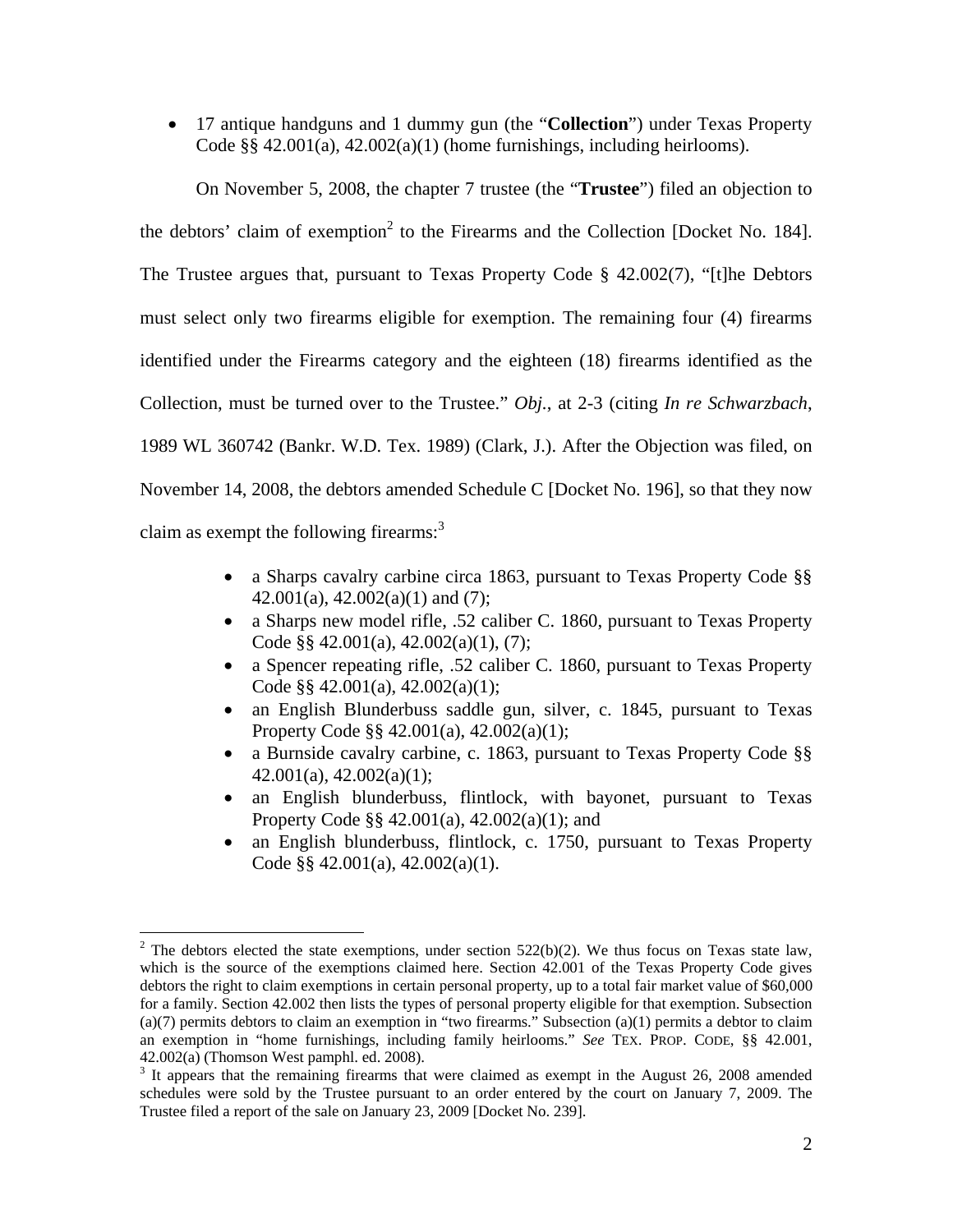Despite the change in the debtors' schedules, the Trustee maintains his objection to the Wilkinsons' claimed exemptions, asserting that the debtors are still trying to keep more than two firearms. The Trustee says that firearms are firearms, and cannot be claimed under another category, such as "home furnishings" as the debtors attempt to do in their amended Schedule C.

 On November 14, 2008, the Wilkinsons filed a response to the Objection [Docket No. 197]. The debtors assert that those Guns that are not replicas saw action in wars that took place prior to 1898 and are each "affixed to a wooden plaque bearing a brass plate which describes the weapon... [and] adorn the walls of the Debtors' rural home..." *Response*, ¶ 15 at 4. Due to the age of the Guns, the debtors argue, they are no longer considered firearms under the Texas Property Code. Although the debtors cannot point to any specific provision of the Texas Property Code to support this contention (since none exists), the debtors rely by analogy on § 46.01 of the Texas Penal Code, which criminalizes possession of a firearm by certain persons (felons). The statute excludes from its definition of "firearm" any gun that is "(A) an antique or curio firearm manufactured before 1899; or (B) a replica of an antique or curio firearm manufactured before 1899, but only if the replica does not use rim fire or center fire ammunition." Thus, a felon in possession of the guns that now adorn the Wilkinsons' home would not, it is maintained, be guilty of a crime under section 46.01 of the Texas Penal Code. The debtors argue that, if the guns in question would not be treated as firearms for purposes of the Texas Penal Code, they should not be treated as firearms for purposes of the Texas Property Code's exemption statute either. The debtors also note that the federal government has a similar definition of firearm in 18 U.S.C. §  $921(a)(3)$  (the Gun Control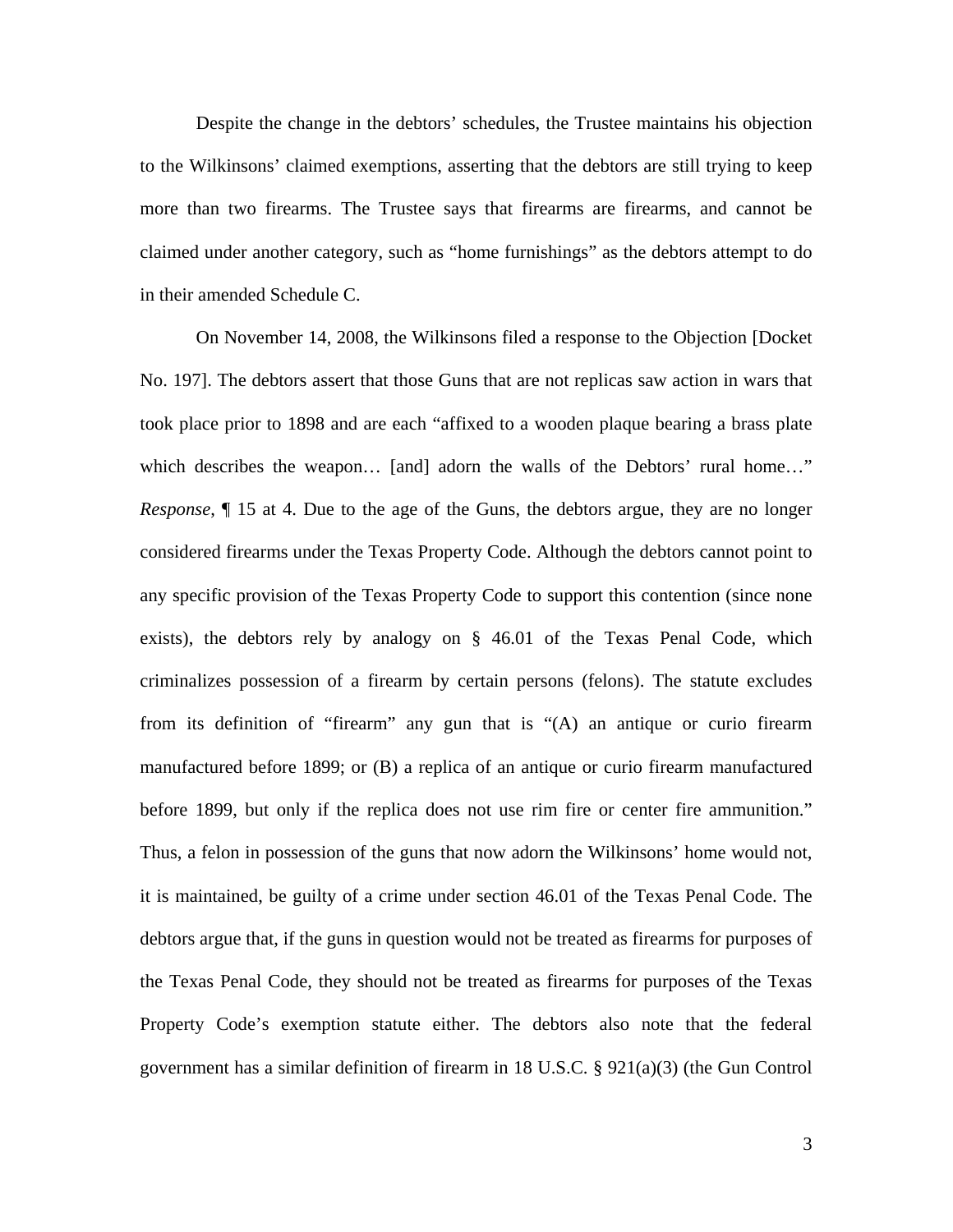Act) which excludes antique firearms<sup>4</sup> from its definition of a firearm. *See U.S. v. Mixon*, 457 F.3d 615, 616 ( $7<sup>th</sup>$  Cir. 2006). Thus, based upon the definition of firearm in the Texas Penal Code and the Gun Control Act, the debtors argue that the court should overrule the Trustee's objection to the debtors' exemption claim with respect to the Guns and allow the debtors to claim them as exempt home furnishings under  $\S$  42.002(a)(1) of

the Texas Property Code.

<u>.</u>

#### **Analysis**

### *May the Court Apply The Doctrine Of* **In Pari Materia** *And Use The Definition Of Firearm As Provided In The Texas Penal Code And The Gun Control Act In Interpreting The Texas Property Code?*

The Texas Property Code does not define the term 'firearm.' The debtors are

asking the court to read 'firearm' in the Texas Property Code *in pari materia* with the

definition found in the Texas Penal Code, which states that

(3) 'Firearm' means any device designed, made, or adapted to expel a projectile through a barrel by using the energy generated by an explosion or burning substance or any device readily convertible to that use. Firearm does not include a firearm that may have, as an integral part, a folding knife blade or other characteristics of weapons made illegal by this chapter and that is:

(A) an antique or curio firearm manufactured before 1899; or

(B) a replica of an antique or curio firearm manufactured before 1899, but only if the replica does not use rim fire or center fire ammunition.

Tex. Penal Code § 46.01(3).<sup>5</sup> Similarly, the Wilkinsons refer the court to the definition of

firearm in the Gun Control Act, which specifically excludes antique firearms. *See* 18

 $4$  18 U.S.C. §§ 921(a)(3), (a)(16) defines antique firearms as those manufactured prior to 1898.

 $<sup>5</sup>$  As an aside, it should be noted that § 46.01 specifically limits its definitions to chapter 46 of the Penal</sup> Code. § 46.01 (saying "In this chapter…"). This limitation is noted only because a separate section of the Penal Code defines 'deadly weapon' as "(A) a firearm or anything manifestly designed, made, or adapted for the purpose of inflicting death or serious bodily injury; or (B) anything that in the manner of its use or intended use is capable of causing death or serious bodily injury." TEX. PENAL CODE, § 1.07. And, although it is obviously not an issue before this court at this time, it is not entirely clear from the Penal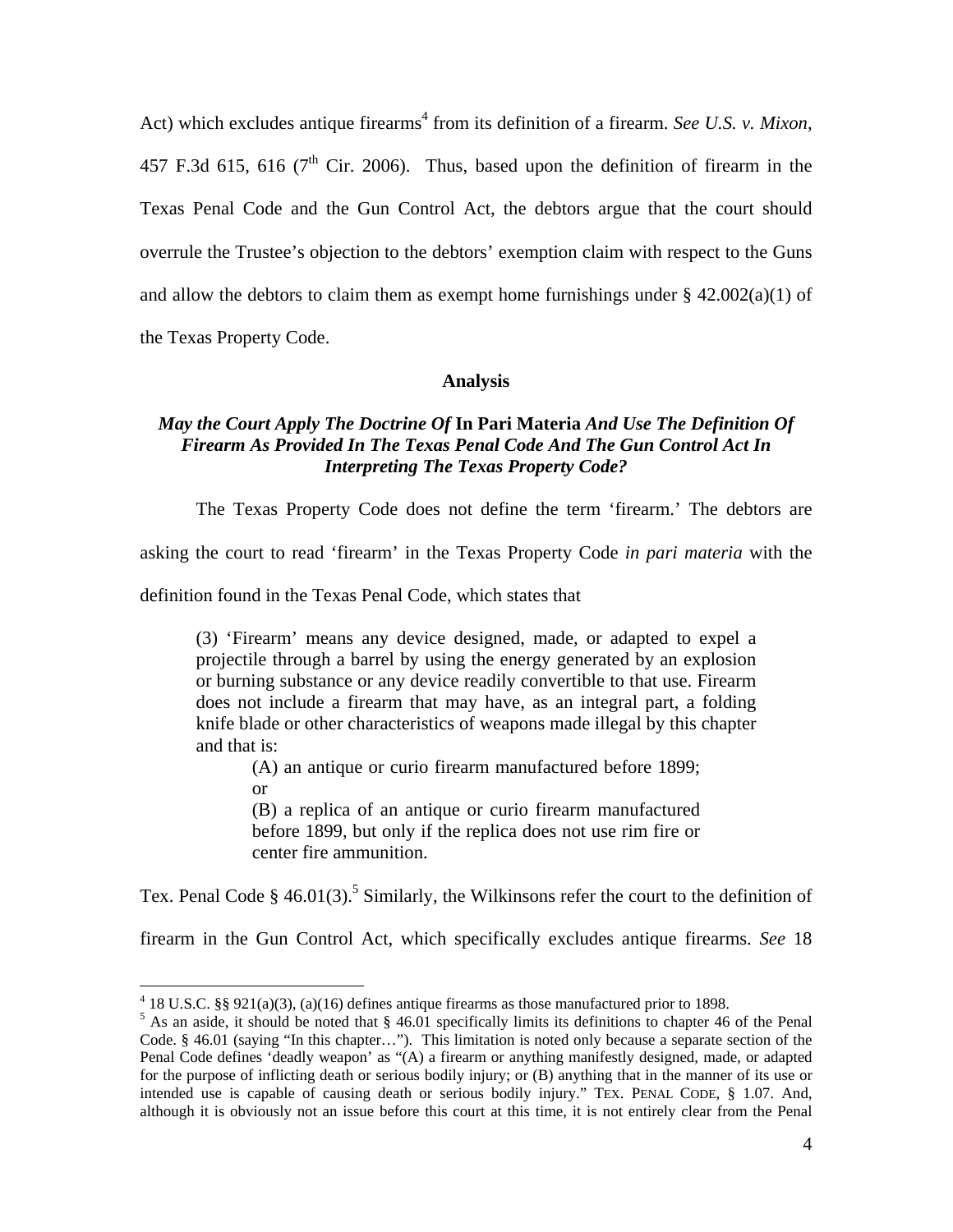U.S.C. § 921(a)(3).<sup>6</sup> Antique firearms are defined as, *inter alia*, those firearms "manufactured in or before 1898." 18 U.S.C. § 921(a)(16). Both the Gun Control Act<sup>7</sup> and the Texas Penal Code<sup>8</sup> make it a crime for a felon to carry a "firearm" as that term is defined in the sections cited above. The Texas Property Code serves a different function, allowing debtors to exempt two firearms from their creditors' reach. TEX. PROP. CODE § 42.002(a)(7).

The Texas Government Code sets out certain rules of statutory construction for use by the courts with respect to Texas statutes. One provision of the Government Code addresses the appropriate application and use of the doctrine of *in pari materia.* TEX. GOV'T CODE, § 311.026(a)-(b) (Vernon 2005). The Texas Government Code provides

(a) If a general provision conflicts with a special or local provision, the provisions shall be construed, if possible, so that effect is given to both.

(b) If the conflict between the general provision and the special or local provision is irreconcilable, the special or local provision prevails as an exception to the general provision, unless the general provision is the later enactment and the manifest intent is that the general provision prevail.

TEX. GOV'T CODE, § 311.026(a)-(b). "Statutes found to be *in pari materia* are construed together, and, if possible, conflicts between the statutes are harmonized. In the case of an irreconcilable conflict, the specific statute controls over the more general statute." *In re J.M.R.*, 149 S.W.3d 289, 292 (Tex. App. – Austin 2004). The first step in employing the doctrine is to determine whether different statutory provisions even conflict. Only if a

Code's language that antique firearms would be excluded from the definition of deadly weapon, despite their exclusion from the definition of 'firearm' *for purposes of chapter 46 offenses*. 6

<sup>&</sup>lt;sup>6</sup> The court notes that the Gun Control Act is irrelevant to the issue before it which deals exclusively with Texas law, *to wit*, the definition of firearm in the Texas Property Code. Presumably, the Wilkinsons cite to the Gun Control Act as an aside to their main argument that the Texas Penal Code's definition of 'firearm' applies to the Texas Property Code.

<sup>&</sup>lt;sup>7</sup> 18 U.S.C. § 922(g)(1) provides that a "felon may not 'ship or transport in interstate or foreign commerce, or possess in or affecting commerce, any firearm or ammunition.'" *United States v. Mixon*, 457 F.3d at 618 (citing to 18 U.S.C.  $\S 922(g)(1)$ ).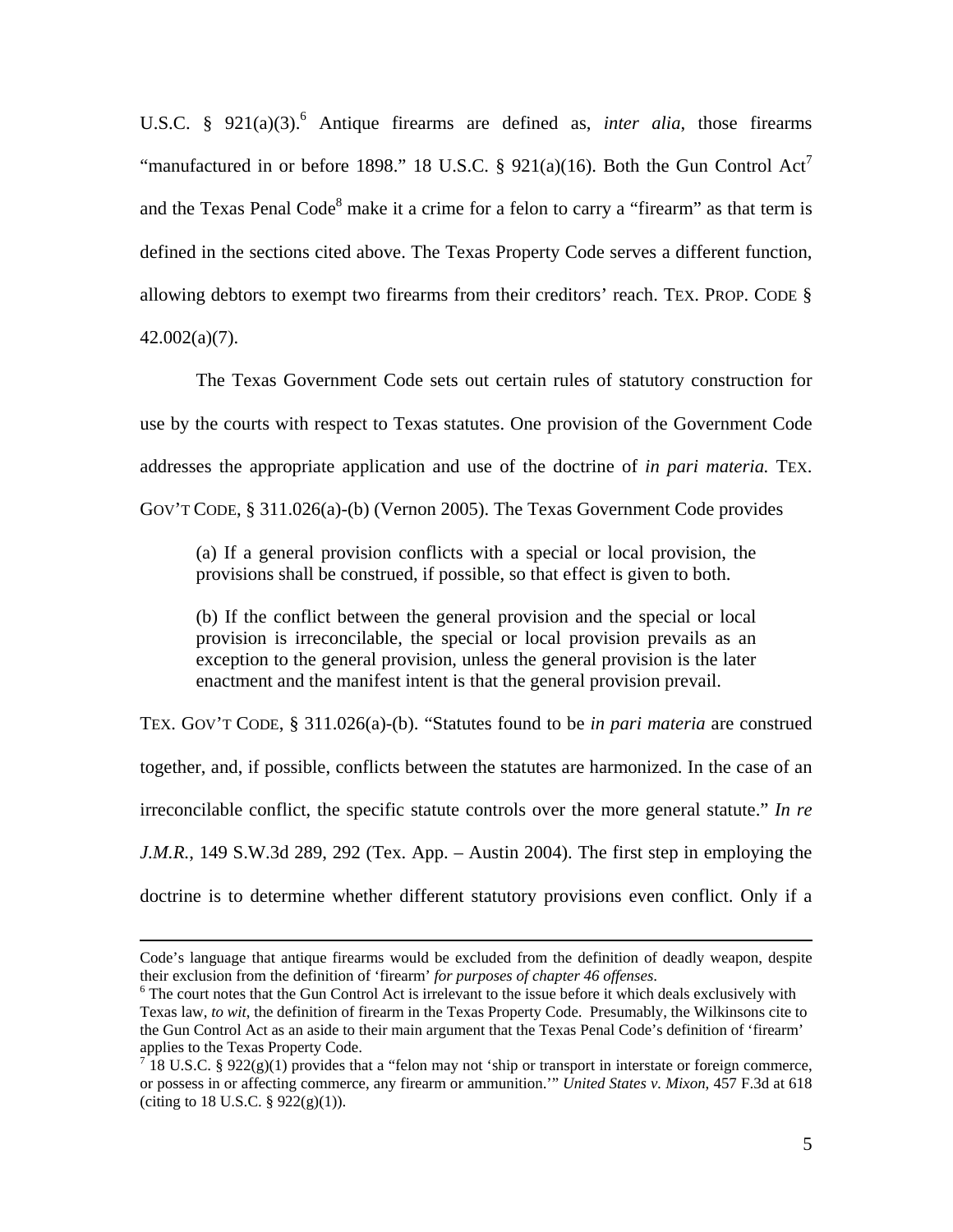conflict exists is the court then obligated to proceed to the second step, that is, to harmonize the two so as to give effect to both. *Id.*

 But this two step procedure is only invoked when the statutes in question have a similar object or purpose. If the Texas Property Code and the Texas Penal Code do not have a similar object or purpose, then the doctrine of *in pari materia* is not applicable at all.

The most important factor in our *in pari materia* analysis is similarity of object or purpose. To determine whether two statutes share a common purpose, we consider whether the two statutes (1) are contained in the same legislative act; (2) require the same elements of proof; (3) involve different penalties; and (4) were clearly written to achieve the same objective. The adventitious occurrence of like or similar phrases, or even of similar subject matter, in laws enacted for wholly different ends will not justify applying the doctrine.

*In re J.M.R.*, 149 S.W.3d at 292 (citing *Burke v. State*, 28 S.W.3d 545 (Tex. Crim. App. 2000), *Alejos v. State*, 555 S.W.2d 444 (Tex. Crim. App. 1977); *Segura v. State*, 100 S.W.3d 652 (Tex. App.- Dallas 2003, no pet.)). In the context of both statutes' use of the term "firearm," the Texas Property Code and the Texas Penal Code do not have a similar object or purpose. One governs the relationship between debtors and creditors, limiting the latters' rights in order to assure debtors are permitted to keep a certain modicum of property regardless of how much they owe their creditors. *See In re Mitchell,* 103 B.R. 819 (Bankr. W.D.Tex. 1989); *In re Leva*, 96 B.R. 723, 727 n. 3 (Bankr. W.D. Tex. 1989). Firearms happen to be one of a number of specifically described items or categories of property deemed to be appropriate for debtors in this state to have, free of the demands of their creditors. *See id.* The Penal Code, meanwhile *criminalizes* ownership of certain types of firearms by certain kinds of individuals in Texas, to wit, convicted felons, in the

 <sup>8</sup> Texas Penal Code § 46.04.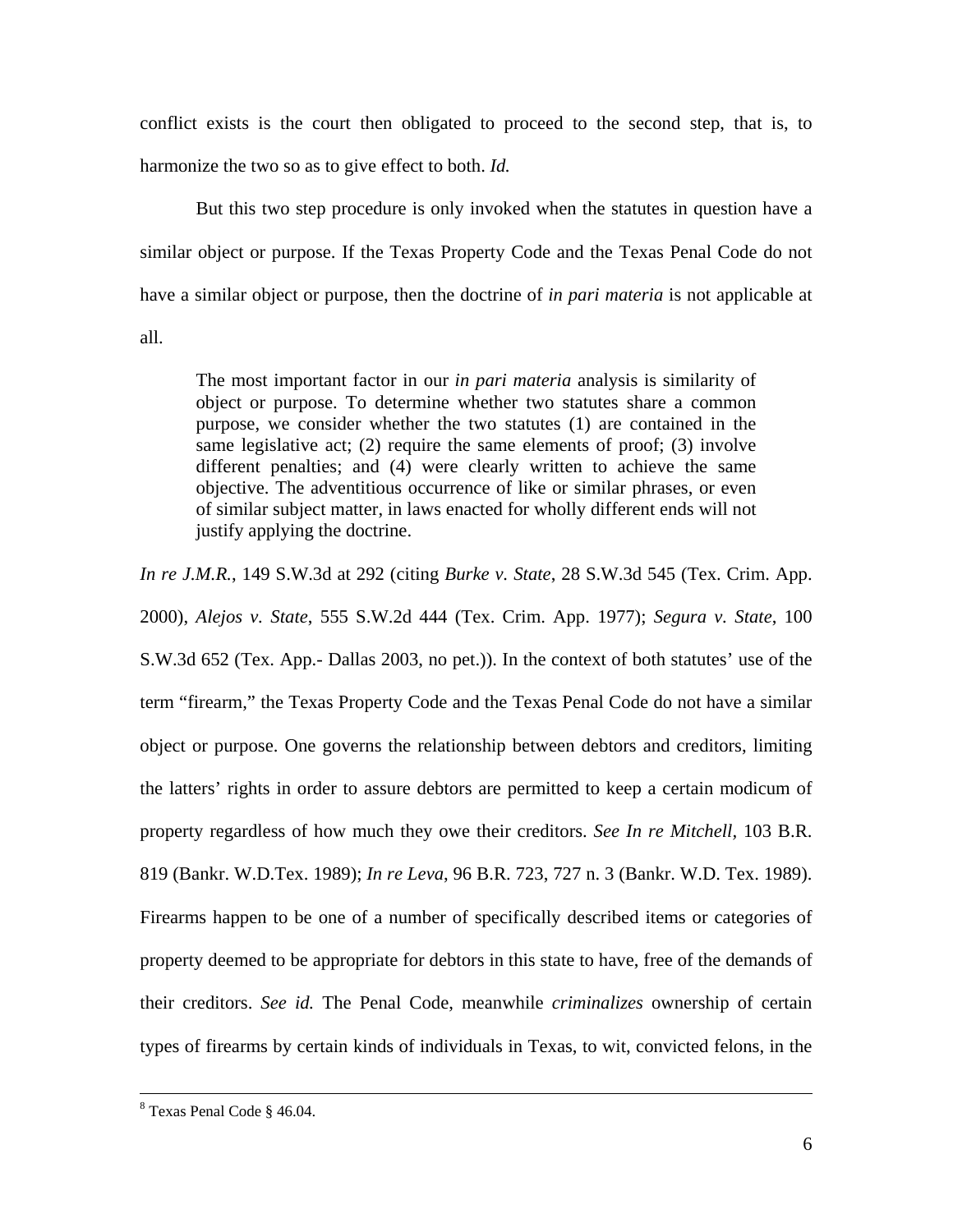interests of protecting the peace and safety of the rest of the citizenry of Texas. *See Boyd v. State*, 899 S.W.2d 371, 374 (Tex.App.- Houston 1995). One statute focuses on what *all*  Texans should be allowed to *keep* (at least relative to the claims of their creditors), <sup>9</sup> while the other statute focuses on what *certain* Texans (convicted felons) are *not* allowed to keep, for reasons having nothing to do with their creditors. One statute regulates commercial activity. One is a health and safety regulation. If one keeps more firearms than one should under the Property Code, the only "penalty" exacted is that creditors will be able to take them away from the debtor. If one is a felon and keeps or acquires a firearm, the penalty exacted can be a fine and loss of liberty.<sup>10</sup> Not surprisingly, the Texas Property Code and the Texas Penal Code are not contained in the same legislative act. *Compare* Acts 1973, 63rd Leg., p. 883, ch. 399, § 1 (Senate Bill 34) (first Penal Code defining firearm)<sup>11</sup> *with* Acts 1870,  $12<sup>th</sup>$  Leg., p. 127, ch. LXXVI, § 2 (first Property Code explicitly exempting one gun).

 $\overline{a}$ 

<sup>&</sup>lt;sup>9</sup> Here is how this court described the function and purpose of Texas' exemption law in an earlier opinion:

<sup>[</sup>e]xemptions represent a statement of public policy regarding what the citizens of this state believe all persons are entitled to retain, no matter how much they might owe to their creditors. *See* TEX.CONST., Art. XVI, § 49, Interpretive Commentary (Vernon 1955). Some exemptions are preserved primarily because they truly are necessary to the very survival of the family as an independent economic unit not on the public dole. Others, such as jewelry, are allowed not so much to assure mere survival as to assure survival with a modicum of dignity… For the purpose of protecting debtors from destitution, or their families from deprivation of support, or the public from the danger of their becoming charges, the constitution provides that the legislature shall have the duty of enacting statutes which stipulate that certain personal property of debtors shall not be liable to seizure and sale under legal process for the payment of their debts . . . . The purpose underlying exemption legislation is securing to the unfortunate debtor the means to support himself and his family, the protection of the family being the main consideration. *Id.*

*Leva*, 96 B.R., at 727 n. 3.<br><sup>10</sup> A Class A misdemeanor may be punished by: a fine in an amount of \$4,000 or less, confinement in jail for up to 1 year, or both. Tex. Penal Code  $\S$  12.21. A third degree felony is punishable by jail time between 2 and 10 years and, additionally, a potential fine in the amount of \$10,000. *Id.*  $\S$  12.34.

<sup>&</sup>lt;sup>11</sup> What is now § 46.01 of the Texas Penal Code references Vernon's Ann. P.C. (1925) art. 1161 (repealed). Art. 1161 of the 1925 law only defines 'bowie knife' and 'dagger;' it does not define 'firearm' or 'gun.'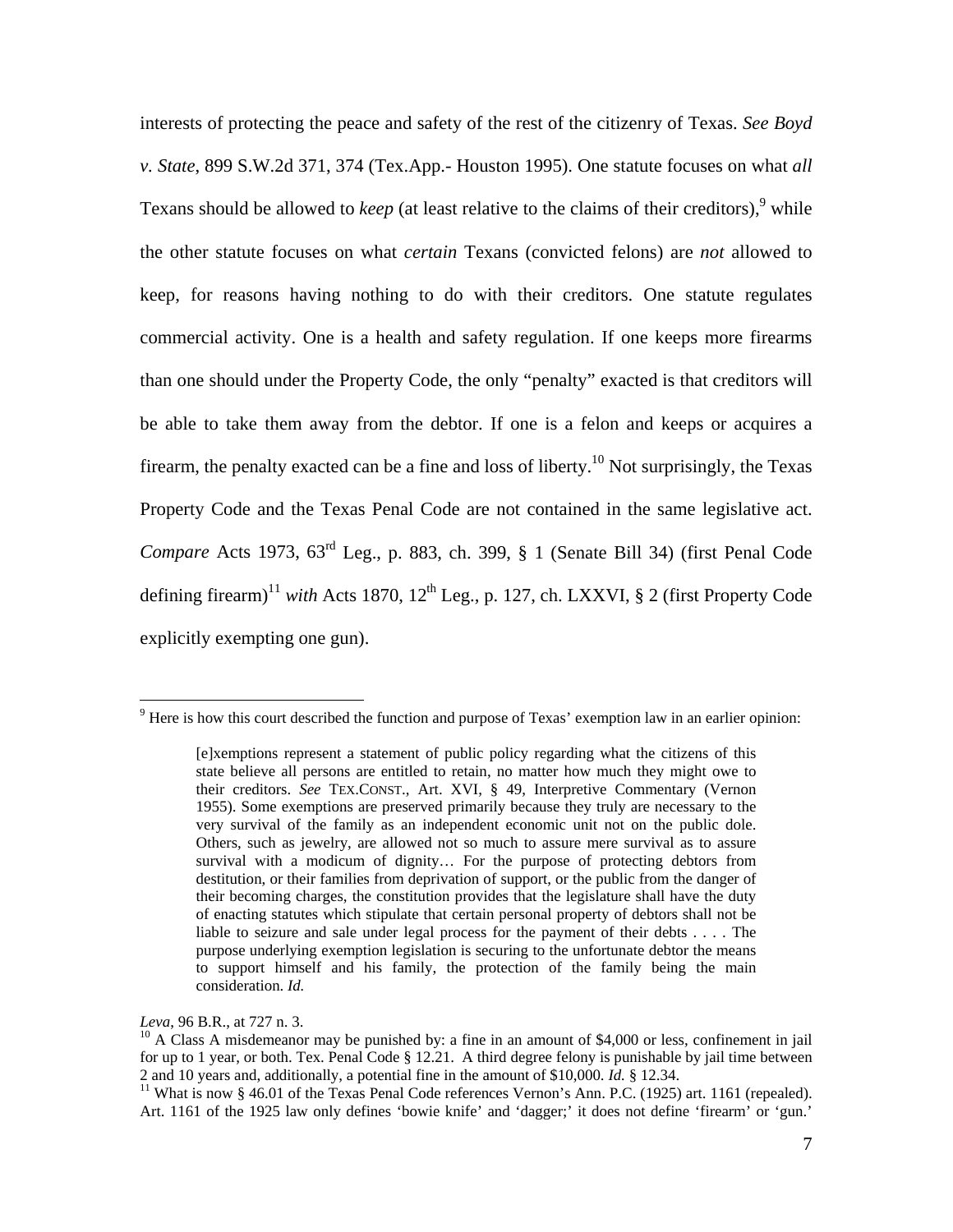Thus, whether a convicted felon may carry an antique firearm – apparently deemed by the legislature not to be a threat to public safety due to its age – does not have much to do at all with whether a creditor may reach that same antique gun for purposes of getting repaid.<sup>12</sup> It is certainly not a threat to public safety for a debtor to repay his debts by the sale of an antique gun. (In fact, an antique handgun may be worth more than a new one, and therefore of particular interest to a creditor or a bankruptcy trustee.) And, although it may have been true that, originally, the legislature allowed a debtor to exempt one gun to protect his own or his family's safety, *see discussion infra*, at 6, this court could not find any evidence that the legislature allows a debtor to exempt two guns to protect the *public's* safety.

For these reasons, the court concludes that the personal property exemption scheme in the Texas Property Code and the Texas Penal Code's prohibition on what felons can and cannot own, on pain of a fine or jail time, do not have an even remotely common or similar purpose or object. Thus, the prerequisite for recourse to the doctrine of *in pari materia* is never met in this case. It is not only unnecessary but affirmatively inappropriate for the court to consult a definition in another statute whose object and purpose is in no way similar in order to arrive at the interpretation of the same term used in the Texas Property Code. As the court of appeals in *J.M.R.* noted, "The adventitious occurrence of like or similar phrases, or even of similar subject matter, in laws enacted

However, art. 1151 of the 1925 law, titled "Assault with a prohibited weapon," provides that if a person is in illegal possession of a "pistol, dirk, dagger, slung shot, sword cane, spear or knuckles…," and such person "commits an assault or an assault and battery… he shall be deemed guilty of an assault with a prohibited weapon and upon conviction shall be punished by a fine not to exceed two hundred dollars or by imprisonment in jail not to exceed two years, or by confinement in the penitentiary for not more than five years." However, the 1925 version of the Penal Code does not define 'firearm.' Pursuant to my research, the first time 'firearm' was defined was in § 46.01 of the 1973 Penal Code.

<sup>&</sup>lt;sup>12</sup> And, indeed, the debtors did not cite any case finding a similarity between the Texas Property Code and the Texas Penal Code or the Gun Control Act.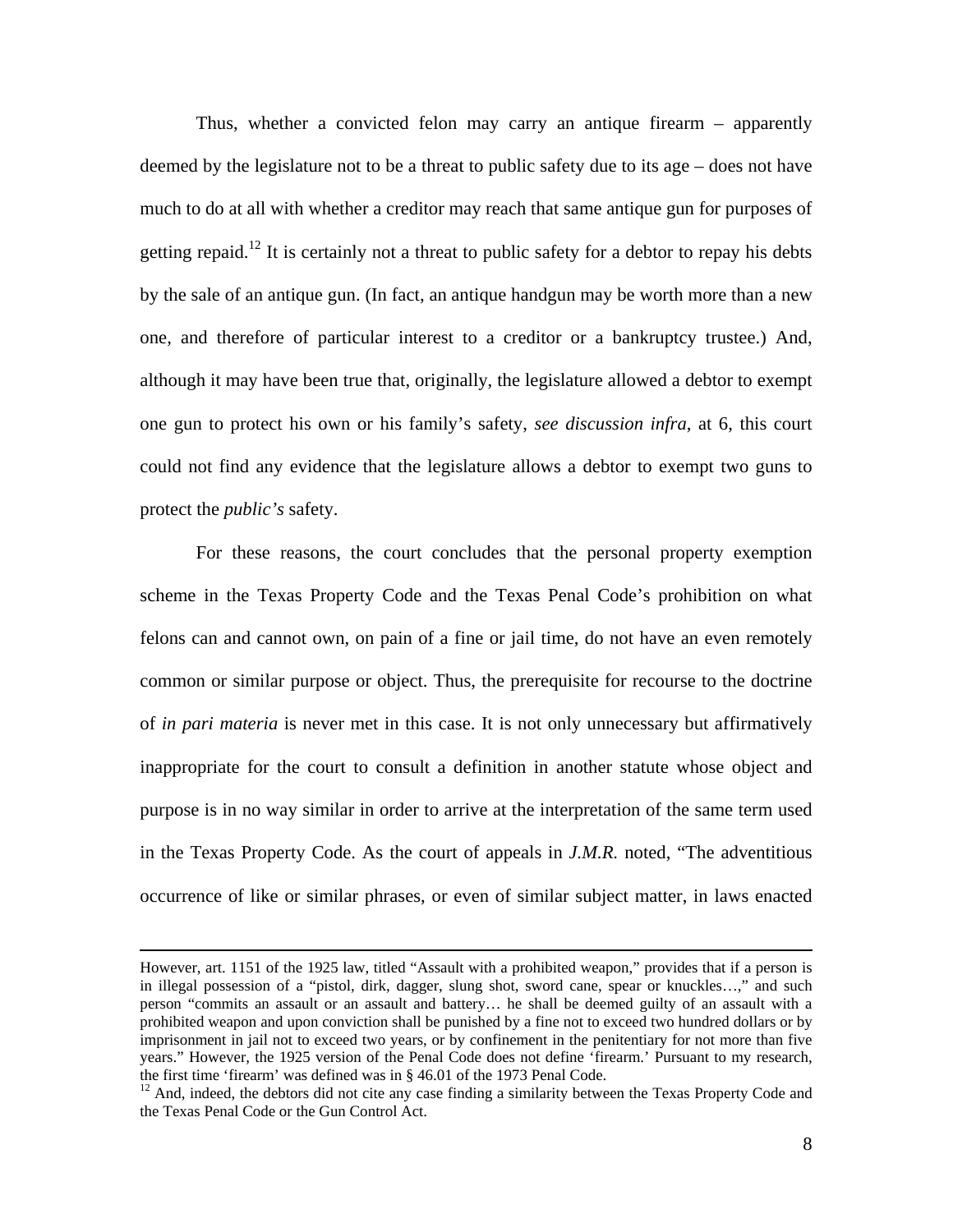for wholly different ends will not justify applying the doctrine." *In re J.M.R.*, 149 S.W.3d at 292.

If we are to discover what the term "firearm" means in the Texas Property Code then, we will have to look elsewhere than the Texas Penal Code (and certainly elsewhere than a federal criminal statute, given that we are seeking the meaning of a term used in a state civil exemption statute).

#### *What Does 'Firearm' Mean In The Texas Property Code?*

 To determine the meaning of 'firearm' as it is used in the Texas Property Code the court must go back to the basics of statutory construction.

When interpreting statutes we try to give effect to legislative intent. 'Legislative intent remains the polestar of statutory construction.' However, it is cardinal law in Texas that a court construes a statute, 'first, by looking to the plain and common meaning of the statute's words.' If the meaning of the statutory language is unambiguous, we adopt, with few exceptions, the interpretation supported by the plain meaning of the provision's words and terms. Further, if a statute is unambiguous, rules of construction or other extrinsic aids cannot be used to create ambiguity.' When the purpose of a legislative enactment is obvious from the language of the law itself, there is nothing left to construction.

*Fitzgerald v. Advanced Spine Fixation Systems, Inc.*, 996 S.W.2d 864, 865-866 (Tex.

1999). The Texas Government Code instructs that "words and phrases shall be read in

context and construed according to the rules of grammar and common usage." TEX.

GOV'T CODE, § 311.011(a). If the language of a statute is ambiguous, to interpret the

statute the court is aided by the following

(1) the object sought to be attained; (2) the circumstances under which the statute was enacted; (3) legislative history; (4) common law or former statutory provisions, including laws on the same or similar subjects; (5) the consequences of a particular construction; (6) administrative construction of the statute; and (7) title (caption), preamble, and emergency provisions.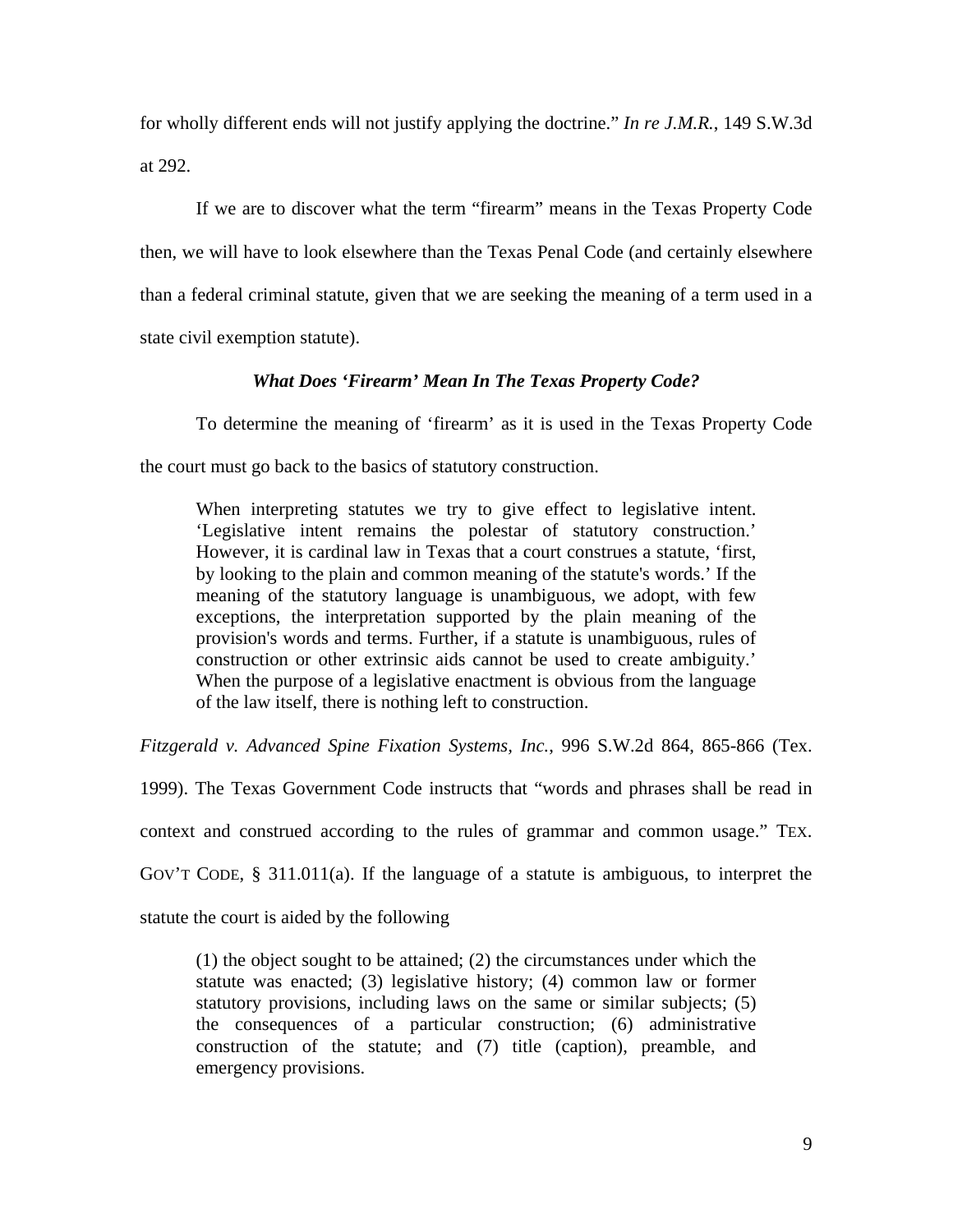TEX. GOV'T CODE § 311.023; *In re Leva*, 96 B.R. at 725. Lastly, the Texas Government Code also instructs that courts should give meaning to all of the words in a statute. *Id.,* § 311.021(2).

#### *The Texas Property Code*

 Up to a cap of \$60,000 per family, or \$30,000 per single person, the current iteration of the Texas Property Code allows a debtor to exempt certain categories of personal property from the reach of creditors, including two firearms. PROP. CODE, §§  $42.001(a)(1)-(2)$ ,  $42.002(a)(7)$ . Another permitted category of personal property available for exemption is "home furnishings, including family heirlooms…" TEX. PROP. CODE § 42.002(a)(1). Because the Texas Property Code does not define 'firearm,' the court must look to other interpretive aids, the first of which is to consult the term's ordinary meaning.

Black's Law Dictionary says that a firearm is "[a] weapon that expels a projectile (such as a bullet or pellets) by the combustion of gunpowder or other explosive." BLACK'S LAW DICTIONARY 666 ( $8^{TH}$  Ed. 2004). The eighth edition of Black's does not define 'gun,' but the centennial (sixth) edition of Black's did, telling us that a gun is a "[p]ortable firearm such as a rifle, pistol, revolver, shotgun, carbine, etc." BLACK'S LAW DICTIONARY 708 ( $6<sup>TH</sup> Ed.$  1990). The centennial edition of Black's defined 'firearm' more broadly than does the Eighth Edition:

An instrument used in the propulsion of shot, shell, or bullets by the action of gunpowder exploded within it. A weapon which acts by force of gunpowder. This word comprises all sorts of guns, fowling-pieces, blunderbusses, pistols, etc. In addition, grenade shells, fuses, and powder may be considered 'firearm' even though disassembled… The term 'firearm' means any weapon which is designed to or may readily be converted to expel any projectile by the action of an explosive; or the frame or receiver of any such weapon.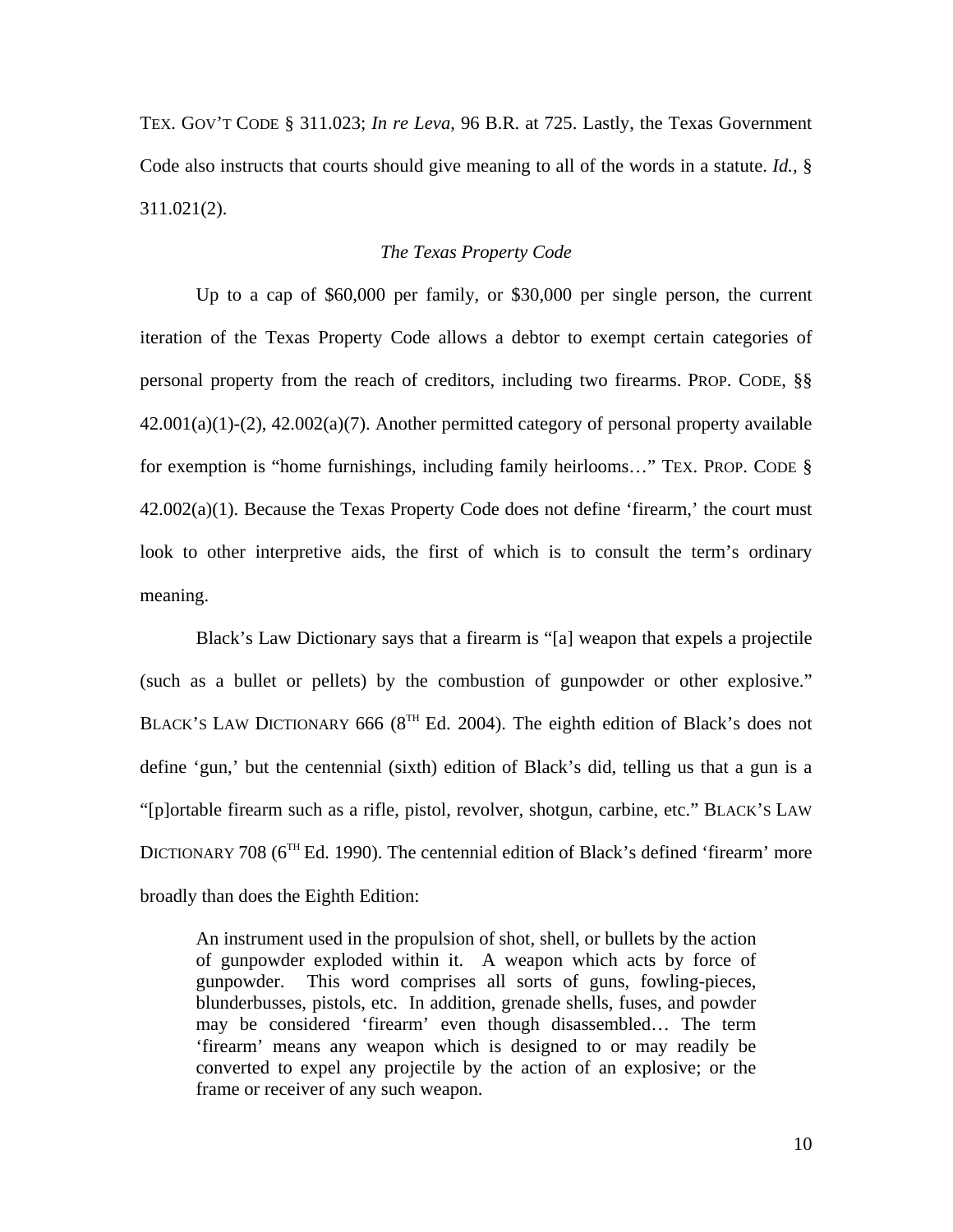*Id.* at 634. Webster's Dictionary defines firearm as "a weapon from which a shot is discharged by gunpowder-usually used of small arms." Merriam-Webster Online Dictionary (2009) *available at* http://www.merriam-webster.com/dictionary/firearm. Webster's defines gun as "a portable firearm… [or] something suggesting a gun in shape or function." Merriam-Webster Online Dictionary (2009) *available at*  http://www.merriam-webster.com/dictionary/gun. Notably, none of these definitions excludes antique firearms or guns from the definition of what constitutes a firearm. None of these definitions requires that the item be in working order to constitute a firearm. The definitions are all-encompassing. For instance, the centennial version of Black's only requires that a weapon be *designed* to expel a projectile, and, similarly, Webster's definition of gun is something merely suggesting a gun in shape or function.

One way to test a word's meaning is to examine how it is ordinarily used. In that regard, common usage gives a word meaning when it can be said that one person using a given word will be easily understood to mean the same thing as the user intended the word to convey. *See* Ludwig Wittgenstein, *Philosophical Investigations,* at 43 (G.E.M. Anscombe, transl) (Oxford Press 1953) ("the meaning of a word is its use in the language"). In ordinary usage, the fact that a firearm or gun is antique would not preclude one from referring to it as a firearm. One visiting the Wilkinsons' home could well comment "that's a very nice firearm you have mounted up there on the wall," and no one would wonder what he or she was talking about.<sup>13</sup> By the same token, one would be surprised if, in response to the query, "what's that firearm," Wilkinson were to reply, "that's not a firearm, that's a home furnishing."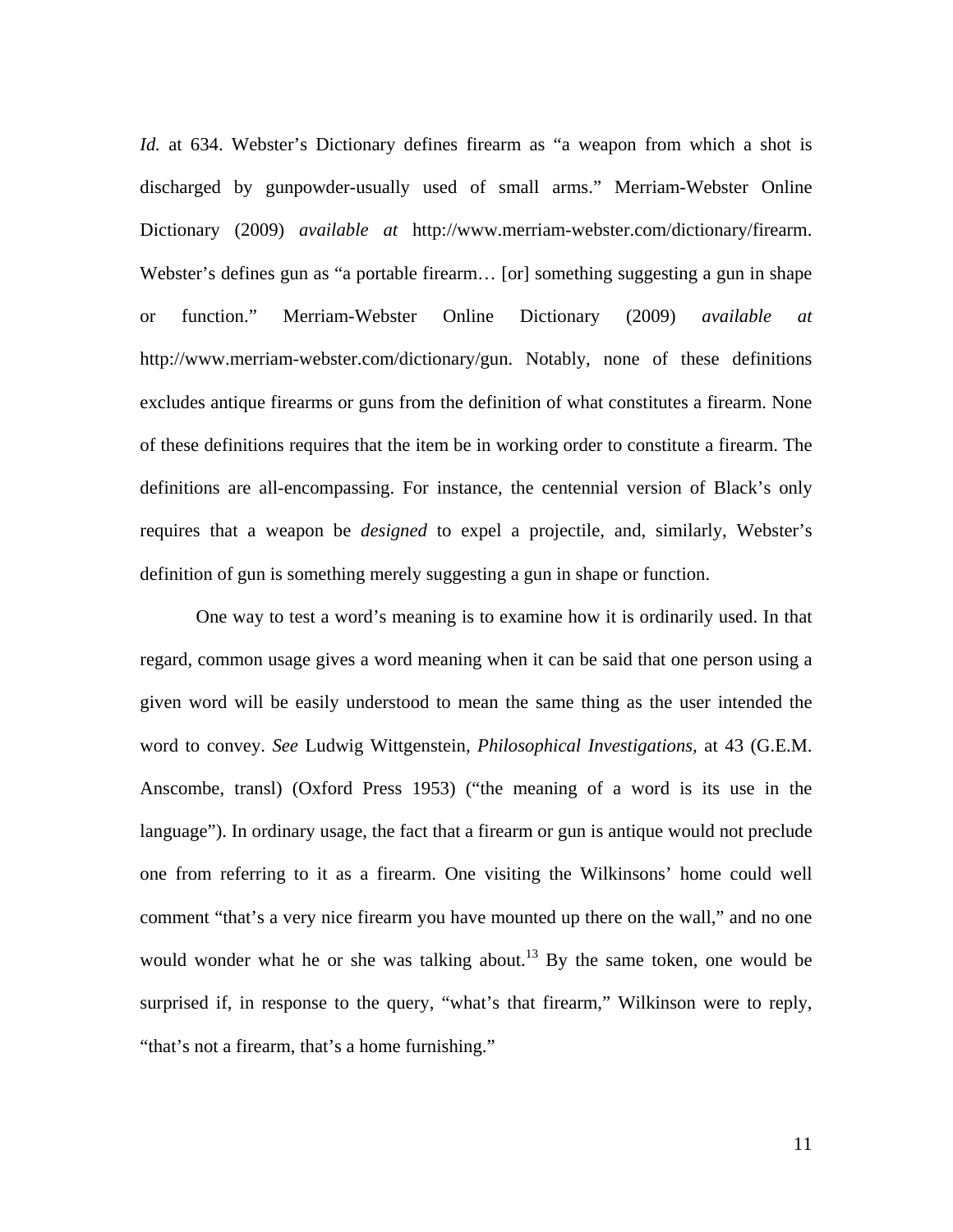Under both common usage and the dictionary definitions (which are, in essence, scholarly reports of common usage), an  $18<sup>th</sup>$  century Blunderbuss is still a firearm. The Texas Property Code's use of the term "firearm" is not ambiguous and, under the common meaning of the term firearm, the Wilkinsons' Guns are very clearly firearms.

Even if the term *were* thought to be ambiguous, however, the court would still arrive at the same conclusion regarding its intended scope in the Texas Property Code. Although Texas, as early as 1866, listed specific items of personal property as qualified for exemption,  $14$  guns or firearms did not specifically show up on the list until the Act of 1870, at which point "one gun" were, for the first time, explicitly protected from forced sale for debts. Acts 1870,  $12^{th}$  Leg., p. 127, ch. LXXVI, § 2 *reprinted in* TEX. REV. CIV. STAT. ANN., art. 2335 (repealed) (1879). It is no stretch to believe that guns were vital to a Texan's survival in 1870, perhaps explaining their being included on the list of property qualified for exemption. The court was unable to locate either legislative reports or testimony to glean the legislature's intent in exempting a gun in 1870, but a Texas Supreme Court case from 1857 perhaps sheds some light on what might have been on the Legislature's mind just over a decade later. In *Choate v. Redding*, 18 Tex. 579 (1857), the Texas Supreme Court rather reluctantly denied a debtor's request that his rifle gun be

Acts 1866,  $11^{th}$  Leg., p. 160, ch. CXXXV, §§ 1-2.

<sup>&</sup>lt;sup>13</sup> By the same token, one might pause before readily lumping the Blunderbuss with the table lamps as "home furnishings" in ordinary conversation.

 $14$  The Act of 1866 provided that the following items were exempt

household and kitchen furniture, not to exceed five hundred dollars in value; all implements of husbandry; all tools, apparatus and books, belonging to any trade or profession; five milch cows, two yoke or work oxen, and two horses, one wagon, twenty hogs, twenty head of sheep, and on year's supply of provisions; all saddles, bridles and harness necessary for the use of the family... [and] [t]here shall, in like manner, be reserved to every citizen, not a head of a family, the following property, to wit: One horse, bridle and saddle; all wearing apparel; all tools, books and apparatus belonging to his trade or profession.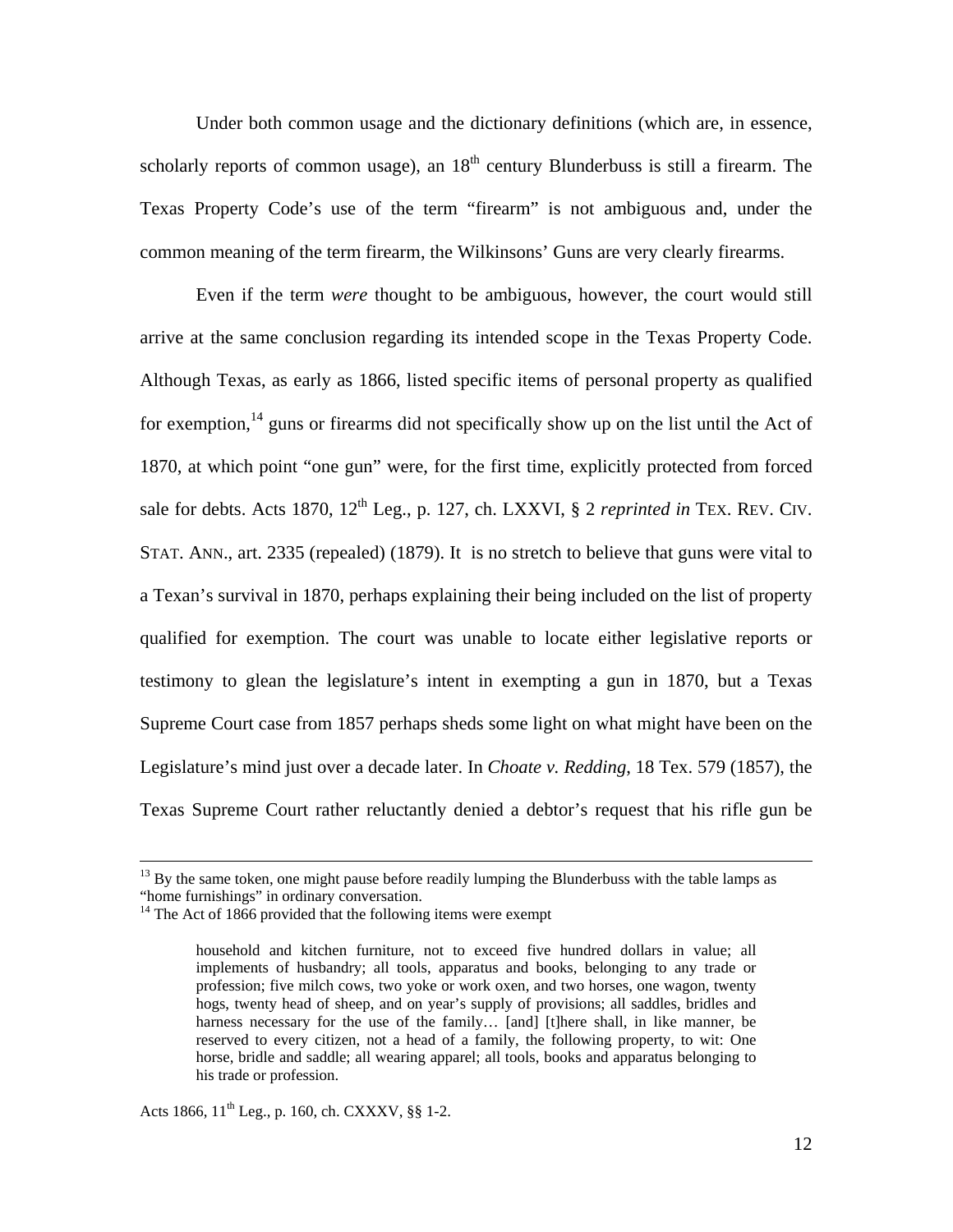exempt from his creditor's reach. *See generally*, 18 Tex. 579. The court lamented that it was "extraordinary" that there was not a Texas statute exempting the gun from execution. *Id.* at 580. The court colorfully explained its frustration thusly:

It has been comparatively but a few years since the first settlements of Americans were made in Texas. The whole country was then infested by savages. Subsequently there were hostilities with Mexicans, and the frontiers are still exposed to the incursions of Indians. The country has been settled, and still is settling, by, in a great measure, force of arms. The people of Texas are now, and ever have been, emphatically an armed population.

*Id.* at 581. The court added that the right to bear arms was protected in both the Constitutions of the United States and Texas for the purpose of securing a free state through a well-armed militia. *Id.* (Indeed, the court dryly observed that, if militia laws were enforced, were a man to show up to the "muster ground" without his gun, he could be fined). Said the court – with evident chagrin – although "the right to keep and bear arms cannot be infringed by legislation, yet, strange as it may be, it must succumb to the power of a creditor…" *Id.* Based upon the court's analysis, it would not be a stretch to infer that the Texas Legislature, in adding "one gun" to the list of personal property eligible for exemption, intended, consistent with the sentiments expressed in *Choate,* to provide Texans with the ability to defend their home and provide for their family, and perhaps to be able, regardless their financial circumstances, to answer the call to arms should the militia be called up. $15$ 

It was not until 1973 that Texas changed the language of the statute to allow a debtor to exempt "two firearms," as opposed to one gun. Acts 1935,  $44<sup>th</sup>$  Leg., p. 384, ch. 145, § 1, *reprinted* Tex.Rev.Civ.Stat.Ann., art. 3832 (repealed) (Vernon 1968); Acts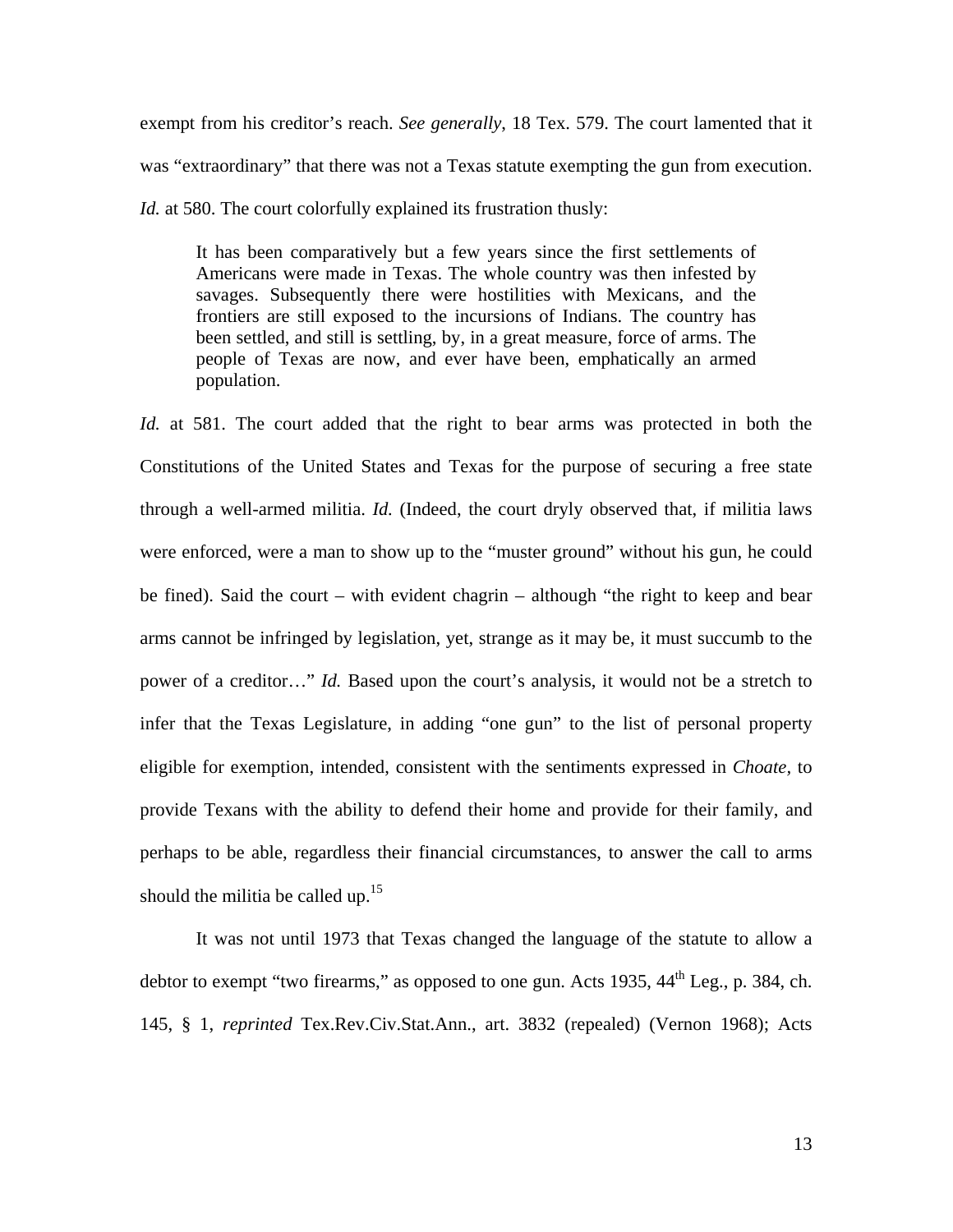1973, 63rd Leg., p. 1628, ch. 588, § 3 *reprinted* Tex.Rev.Civ.Stat.Ann., art. 3836 (repealed) (Vernon 1975) (establishing "…two firearms and athletic and sporting equipment…," to the extent reasonably necessary, as exempt from creditor's reach to satisfy liabilities). The reason for the changes to the gun/firearm exemption in 1973 was not discussed in either the House Report or the Senate Report. However, in testimony before the Texas Senate incident to this legislation, Professor Joseph McKnight, on behalf of the State Bar of Texas, stated that there were 5 objectives to the proposed law: (1) modernize the language and re-arrange the exemptions, (2) put upper limits on the personal property exemptions, (3) give creditors some remedy if a debtor seeks to defraud creditors by converting property from non-exempt property to exempt property, (4) extend the available exemptions to single adults, and (5) to clarify existing law and to give broad discretion to bankruptcy courts. *Hearing on SB 944 and HB 617 Before the S. Jurisprudence Comm.*,  $63^{rd}$  Leg.,  $63^{rd}$  Regular Session (Tex. 1973) (statement of Joe McKnight, representative, State Bar of Texas).<sup>16</sup> There was thus no substantive change apparently intended in the change from the use of the word 'gun' to 'firearm.'

Additionally, McKnight's testimony did not discuss the proposed change in the number of firearms that debtors were to be allowed to exempt from one to two. *Id.* Also, athletic and sporting equipment first appeared in 1973, without comment in the sparse legislative history. *See In re Schwarzbach*, 1989 WL 360742 (Bankr. W.D. Tex., May 22, 1989) (*citing* Acts 1935, 44th Leg., p. 384, ch. 145, § 1, *reprinted* Tex.Rev.Civ.Stat.Ann., art. 3832 (repealed) (Vernon 1968); Acts 1973, 63rd Leg., p. 1628, ch. 588, § 3 *reprinted* 

<sup>&</sup>lt;sup>15</sup> This early authority also suggests that the only firearms that it made sense for a debtor to even claim as exempt were *working* firearms – creditors could have the firearms that didn't work, as they would be of no use against "savages" or in the Texas Militia.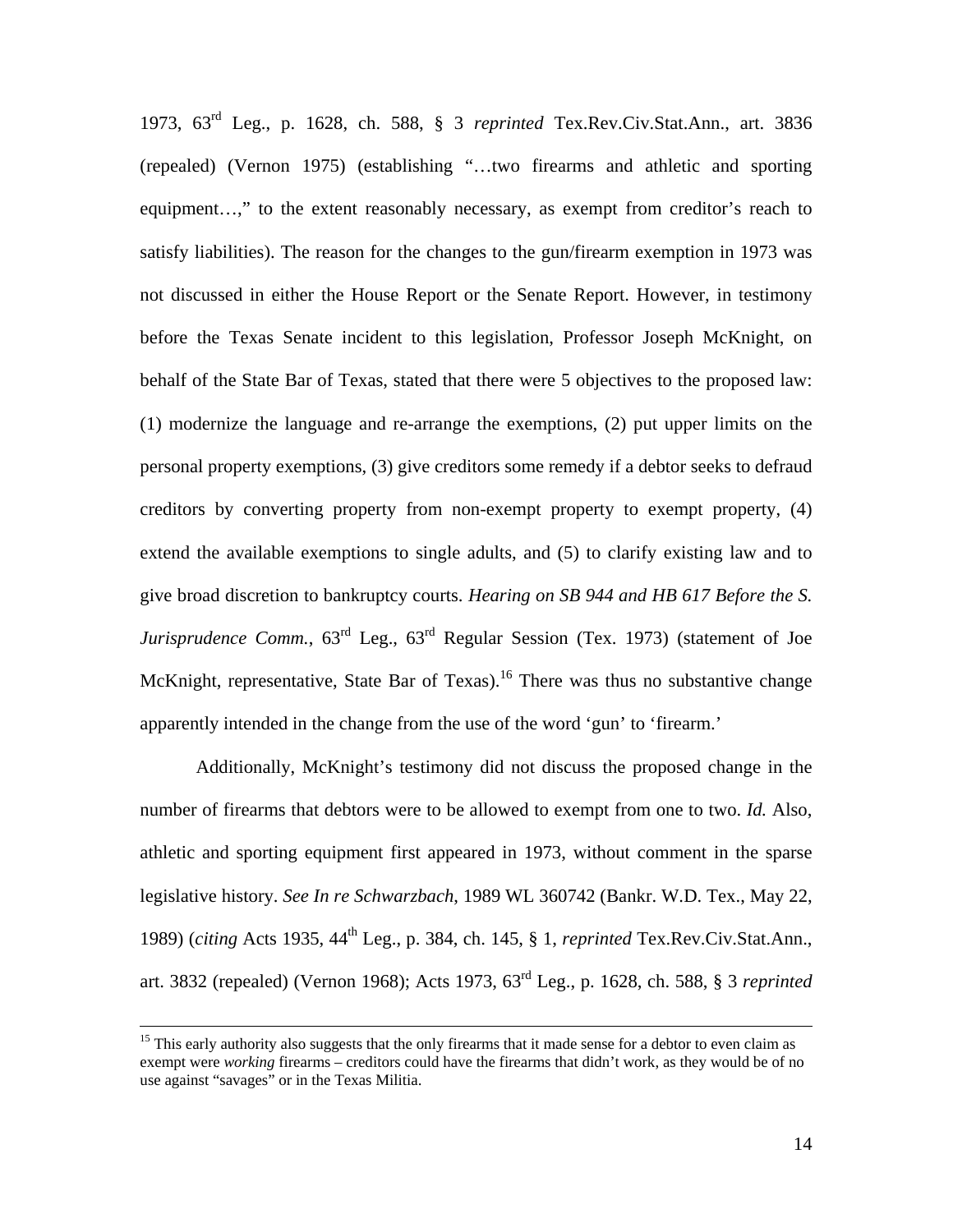Tex.Rev.Civ.Stat.Ann., art. 3836 (repealed) (Vernon 1975) ("…two firearms and athletic and sporting equipment…," to the extent reasonably necessary, are exempt personal property)). He did, however, talk about another innovation in the proposed law, a dollar cap on the total amount of personal property that could be claimed as exempt. With a cap on the total, creditors were protected from the possibility that a debtor would "load up" on exempt property, leaving nothing for creditors, and McKnight discussed this concern with the Committee. *Hearings on SB 944* (statement of Joe McKnight). A fair inference is that the Legislature in 1973 was less concerned with expanding the exemptions for debtors and more concerned with protecting creditors from abuse. So long as the dollar amount of personalty was capped, it would matter little to creditors what categories of personal property were eligible for exemption. In the 1973 enactment, the Legislature simply ratified (with minor modifications) the policy choices that earlier legislatures had made regarding what a debtor ought to be able to keep, free from the reach of creditors.

Obviously, by 1973, Texas was no longer the frontier it had been when the Texas Supreme Court discussed the vital role guns played in everyday life in 1857. *Choate v. Redding*, 18 Tex. at 581; *In re Schwarzbach*, 1989 WL 360742, at \*4. However, "the [gun] exemption survived… [as] a witness to the Texas ethos that still cherishes the frontier spirit, and celebrates it every hunting season." *In re Schwarzbach*, 1989 WL 360742, at \*4. In fact, because in 1973 the statute required that personal property be reasonably necessary to the debtor, the specific allowance of two guns could be read as a nod to "[t]he typical hunter serious about his or her sport [since he or she] will have a shotgun for birds and a rifle for other game- two guns." *Id.* As it turned out, the debtor in

<sup>&</sup>lt;sup>16</sup> Available at http://www.tsl.state.tx.us/ref/senatetapes/63/index.html#juris (File #901, minutes 9:40-19:20)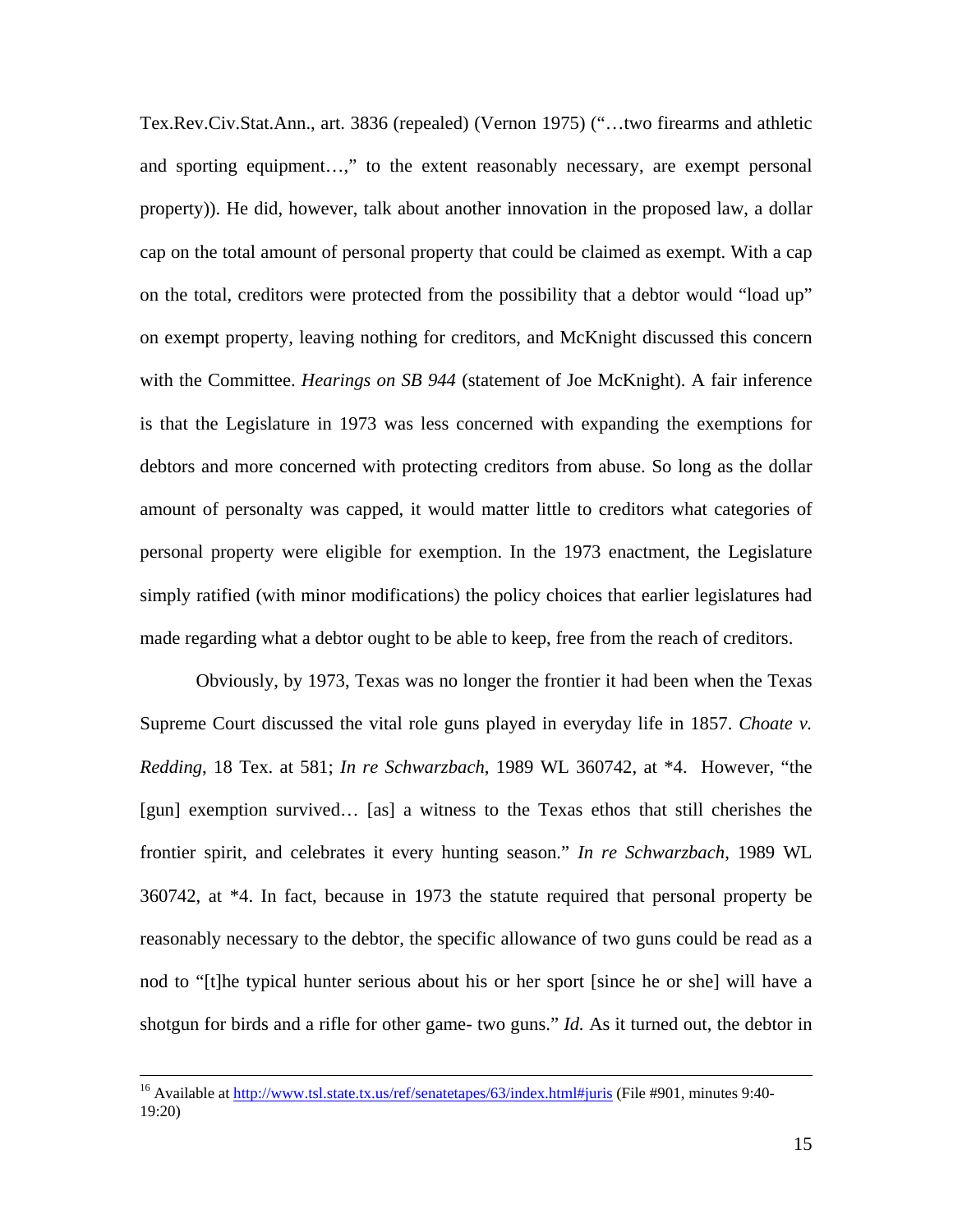*Schwarzbach*, an avid hunter, was not allowed to exempt more than two of his guns, on the theory that the additional guns could qualify as athletic and sporting equipment. *See id.* This court there held that, because the Property Code specifically allowed only two guns, it was not appropriate to allow another category, athletic and sporting equipment, to in effect *expand* the number of allowed firearms beyond two. *Id.* To do so would eviscerate the numerical limitation on the number of firearms that the Legislature had determined a debtor should be permitted to keep. *Id.* If debtors in Texas are to be permitted to claim more than two firearms as exempt, it will be up to the Texas Legislature to amend section  $42.002(a)(7)$  to so provide.

Here, the Wilkinsons assert that the Guns are exempt under  $\S$  42.002(a)(1), which allows debtors to exempt "home furnishings, including heirlooms." But, the reasoning in *Schwarzbach* applies equally to  $\S$  42.002(a)(1). Just as a "spillover" was not permitted in *Schwarzbach,* neither is it permitted here. A firearm might be a species of sporting equipment, but the Texas Legislature, by giving a specific exemption for firearms, effectively excluded them from being sporting equipment as well, at least for exemption purposes. And a firearm may be a very nice home decoration if mounted and hung on the wall, but the Texas Legislature, by giving a specific exemption for firearms, effectively excluded it from qualifying as a home furnishing as well, for exemption purposes. Firearms are firearms, and debtors are specifically limited to only two, even if they are also home furnishings or sporting equipment. As this court stated in *In re Mitchell*, 103 B.R. 819, 823 (Bankr. W.D. Tex. 1989), the Texas Property Code, subject to the cap in § 42.001(a), provides Texans with an explicit, approved list of items that the legislature has decided debtors should be allowed to keep regardless of what they owe their creditors.